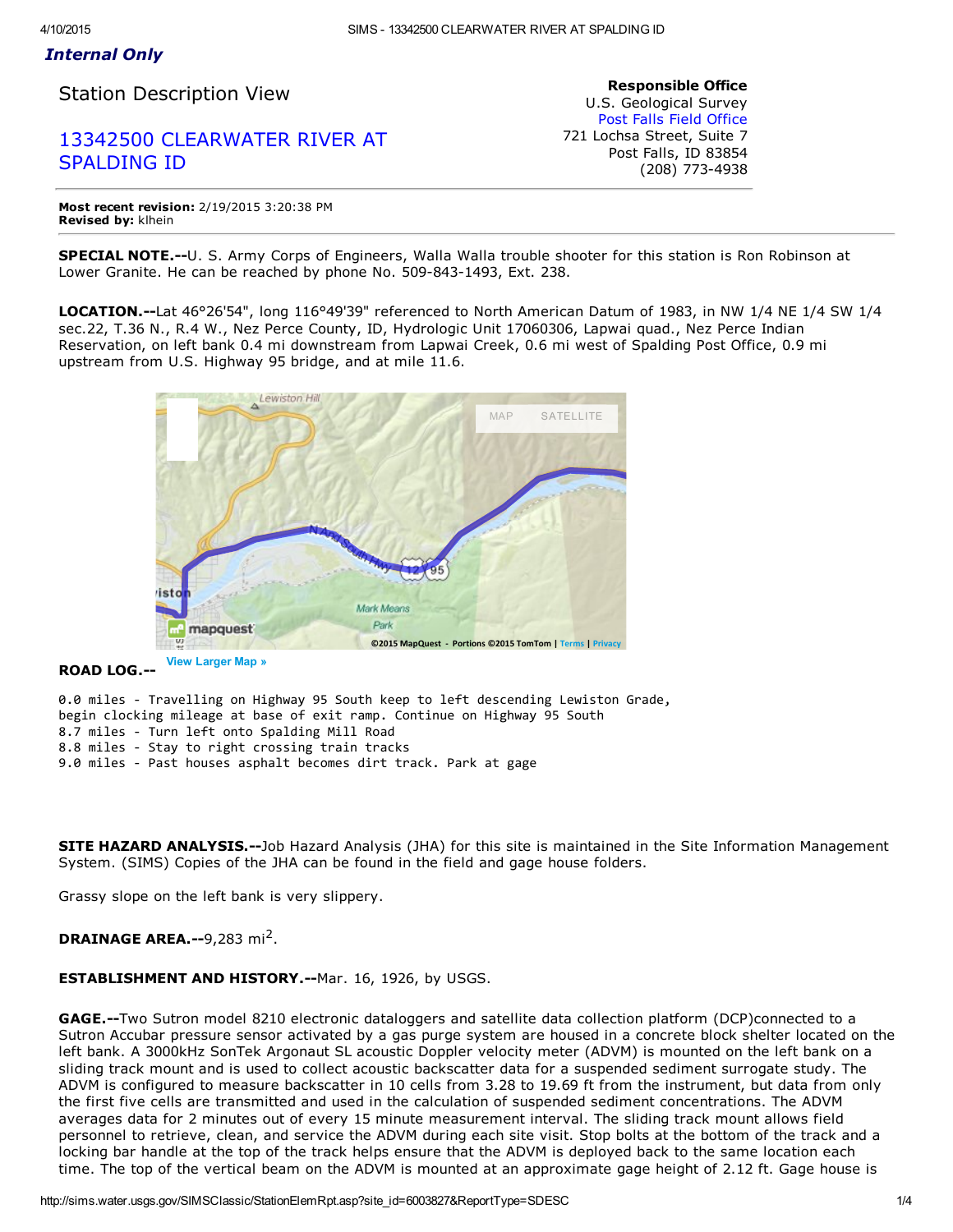#### 4/10/2015 SIMS 13342500 CLEARWATER RIVER AT SPALDING ID

supplied with AC power for heat lamps and chargers for 12 volt equipment batteries. The Corps of Engineers operates a Sutron 9210 Xlite with a Sutron Xpert voice modem which is connected to the USGS Sutron Accubar. Datalogger is referenced to THE PRIMARY OUTSIDE REFERENCE GAGE, WHICH IS A SLOPING GAGE (range 2.0 ft to 21.8 ft), located streamward of the gage house. AN AUXILIARY REFERENCE GAGE IS A VERTICAL STAFF GAGE (range 21.00 ft to 27.10 ft) located on the downstream side of the gage house. Two crest stage gages located in the vicinity of the sloping gage provide verification of peak water levels. A temperature probe is located at the end and downstream side of the sloping gage. Stage and water temperature are recorded every 15 minutes by the datalogger.

Other equipment includes a Sequoia LISST Streamside laser diffraction instrument and a YSI continuous water quality monitor turbidity probe (both removed as of 09/11) used for the suspended sediment surrogate study.

| Elevations, gage datum:    |            |
|----------------------------|------------|
| Top of orifice             | $1.30$ ft  |
| Floor of gage house        | $73.99$ ft |
| Bottom of instrument shelf | 27.09 ft   |
| Lower CSG bottom bolt      | 10.046 ft  |
| Upper CSG bottom bolt      | 15.646 ft  |

Datum of the gage is 770.486 feet, NGVD of 1929, based on levels of July 25, 1984.

**CONTROL.--**Channel is straight for several hundred feet upstream and downstream from gage. Banks are clean on right with some willow growth on left bank. Left bank will overflow at approximately 21.0 ft gage-height. Control is a well defined split riffle at head of island 0.5 mi downstream from gage. Riffle consists of sand, gravel, and cobbles that is subject to some shifting.

**DISCHARGE MEASUREMENTS.--**THE CABLEWAY HAS BEEN REMOVED. All measurements are made by boat using an ADCP until such time as the cableway is re-installed.

Bed of stream is composed of boulders and gravel, not subject to moss growth but subject to shifts. One channel at all stages, approximate depth at zero gage-height is 10.4 ft. GZF is too deep to measure. Flow smooth, velocities uniform. Current is normal to measuring section.

(Made with ADCP in vicinity of gage or with a current meter from cable located 10 ft upstream from gage shelter for all stages. Cable is a 1-in tramway. Clear span is 637 ft. Cable rests on a 14 ft pipe A-frame on right bank and a 25 ft steel A-frame on left bank. Anchors are reinforced concrete-type. Right bank is 6 ft x 7 ft x 5 ft with a 11/2-in U-bar and left bank anchor is ft x ft x ft with  $13/4$ -in U-bar. A 6 ft takeup is provided on left bank. Initial point at left bank A-frame. Cable marked at 10 ft intervals: Two marks at each 50 ft, and three marks at each 100 ft station.)

(50# lead weight can be used on stages up to about 7.5 ft, 75# at stages from 7.5‐10.00 ft, 100# at stages 10.0‐15 ft, 150# above.

Care should be taken to observe vertical angles on protractor at high stages and use sufficient tags in order to eliminate air line corrections and able one to compute wet-line correction when sounding. This is only an issue when cableway is re activated.

Adjust measured discharge using the Boyer method when changes in stage of over 0.10 ft have occurred. The formula is:

```
Formula for Adjusting Discharge
   Qc= Qm (1 +/- 1/USc \times dh/dt) 1/2 (square-root) where:
Qc=adjusted Q in ft<sup>3</sup>/s
Qm= measured Q in ft<sup>3</sup>/s
1/USc=0.2 (constant)
dh/dt=change in head/unit time in ft/hr, *
```
\*(+ or ‐ depending on whether stage is rising or falling))

FLOODS.--Maximum discharge, 177,000 ft $3/$ s May 29, 1948 (gage-height 23.76 ft).

WINTER FLOW.--Stage-discharge relation can be affected by ice during severe cold periods. Regulation by Dworshak Dam generally keeps flows warmer than normal and ice conditions are rare.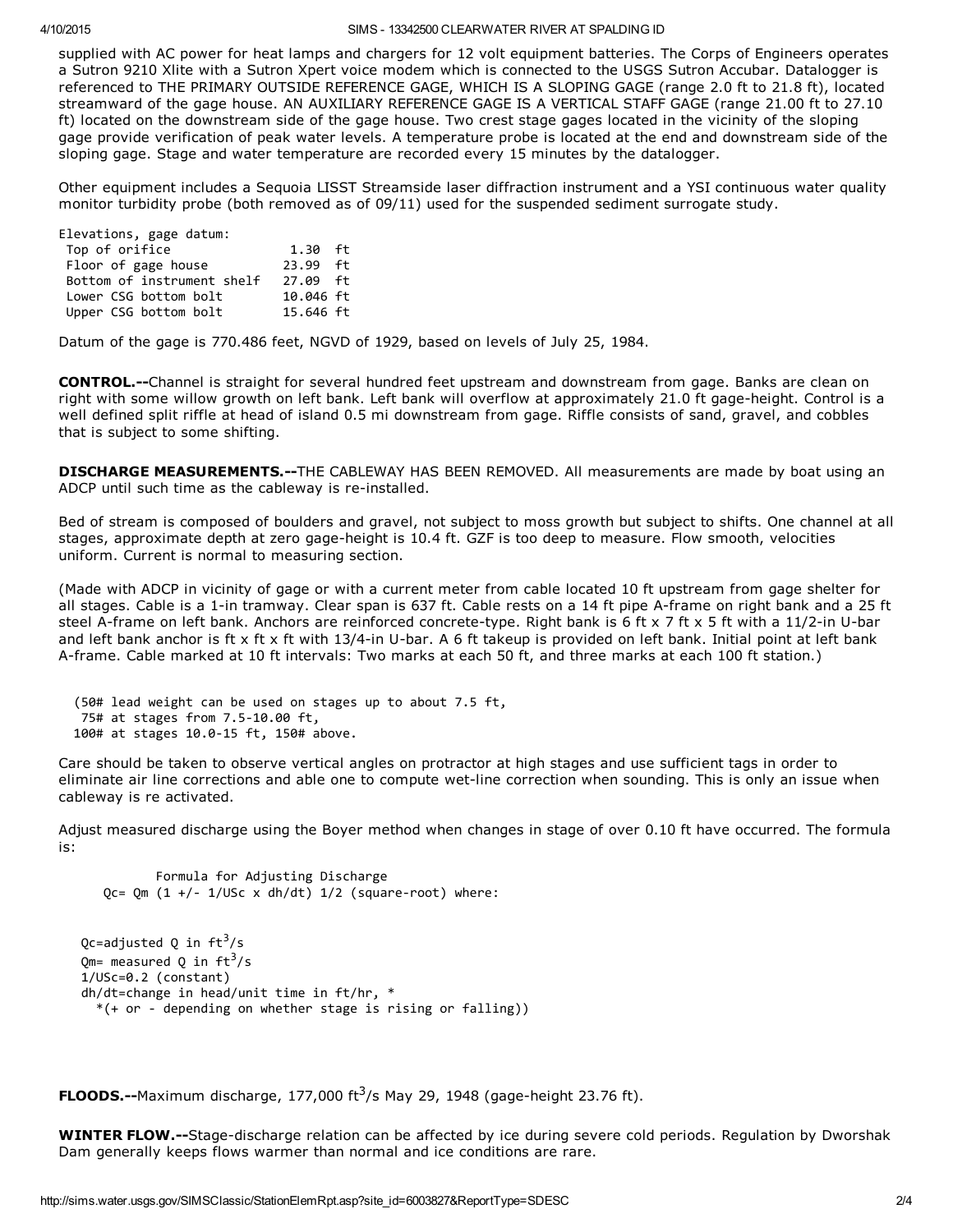REGULATION AND DIVERSIONS.--Regulation by Dworshak Dam.

**COOPERATION.**--Station is maintained in cooperation with the U. S. Corps of Army Engineers, Walla Walla District.

MAP.--Site Sketch

## REFERENCE MARKS.

- BM 2 is top of bolt marked with yellow paint on downstream support of left bank A‐frame. Elev. 21.332 ft
- BM 3 is standard Parks Department corner brass cap 15 ft shoreward from gage house. This brass cap is located in a parking area and is UNSTABLE. Cap is listing. Measure elevation at highest point on cap. Elev. 21.831 ft
- BM 5 is a USGS brass cap located in the house floor just inside the doorway and is<br>the ORIGIN FOR LEVELS. Elev. 23.946 ft (Levels of 9/30/14 USED AS ORIGIN the ORIGIN FOR LEVELS. Elev. 23.946 ft (Levels of 9/30/14 USED AS ORIGIN)

RM 6 is the top of bolt securing the sloping gage, located 6-inches above the 20 foot mark. Elev. 20.370 ft

RM 7 is a chiseled square outlined in yellow on the downstream shoreward corner of the 6 foot left bank anchor block. Elev. 24.132 ft

State of Idaho Department of Highways RM 71 is the northwest corner of the grate over a highway drain approximately 25 ft south of the centerline of U.S. Highway 95, about 0.2 mi east of the access road to the gaging station and local residence, 1 mi east of U.S. Highway 95 Clearwater bridge, 1.2 mi from junction with Idaho Highway 12, and 10.8 mi east along U. S. Highway 95 from Nez Perce County Courthouse in Lewiston. Elev. 844.290 ft NGVD Courthouse in Lewiston. ‐‐‐‐

No information found as to elevation or origin of brass cap located 25 feet shoreward from gage shelter (corner marker for park).

## **AERIAL PHOTO.--Google Earth**

## PHOTOGRAPHS.--

Further pictures are archived on the IWSC server at \\igswiawwfs001\SiteData\SurfaceWater\13342500\Images.

**WATER QUALITY.--**Daily maximum and minimum water temperatures recorded to the nearest 0.1 degrees Celsius and rounded to the nearest 0.5 degrees Celcius are published.

#### DATE OF LAST LEVELS.

Last run: Sep 30, 2014; Next run: Sep 29, 2017; Frequency: 3 years; Status: OPEN

Levels were last run on September 30, 2014. A new correction table was developed for the outside sloping gage.

back to top